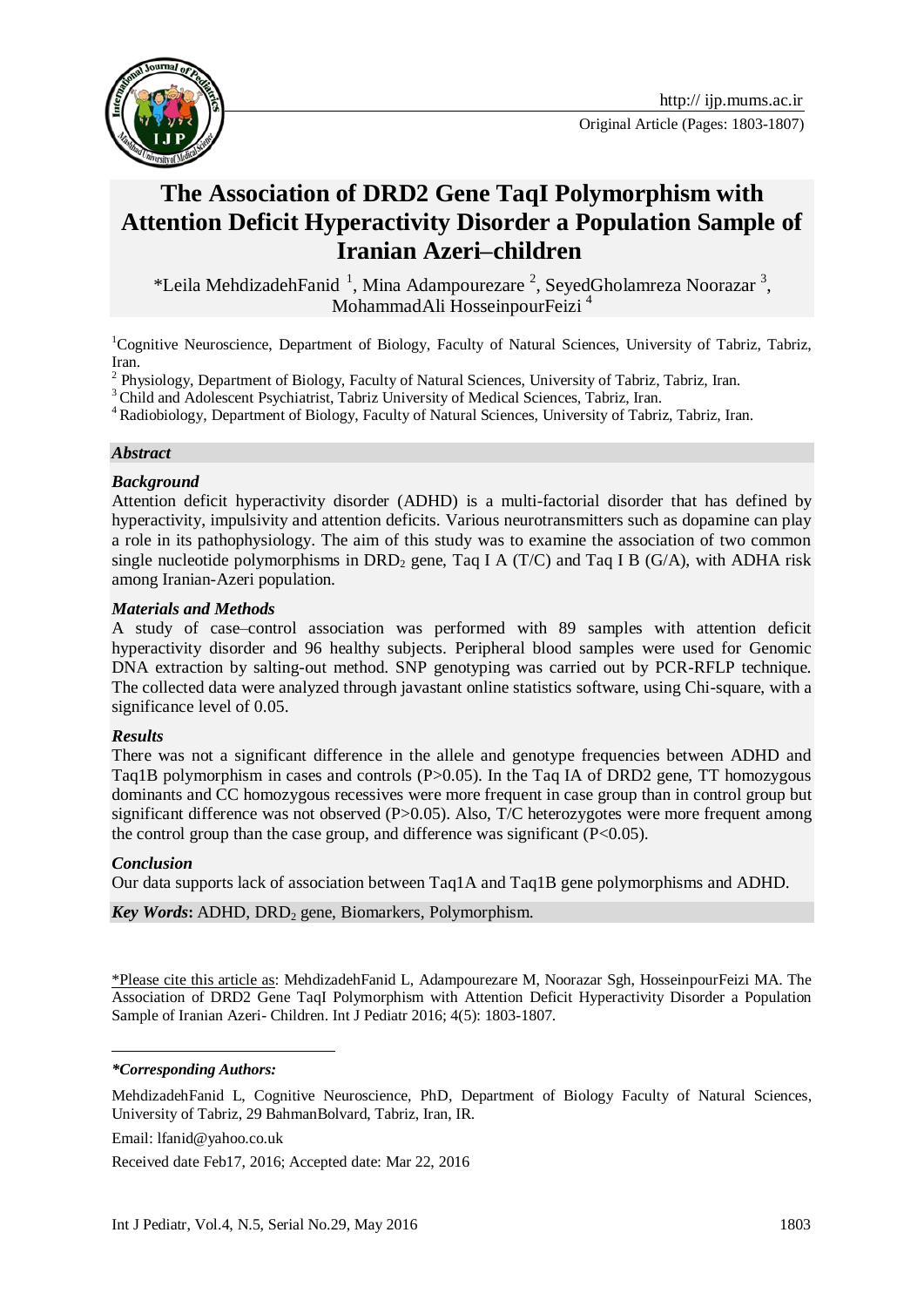### **1- INTRODUCTION**

Attention deficit hyperactivity disorder (ADHD) is one of the most common neurobehavioral disorders that begins during early childhood and negatively affects the functionality at various levels (1). ADHD has a strong genetic background, and many different factors are a crucial role in its etiology and course. About its pathophysiology hypotheses implicate various neurotransmitters such as dopamine (2, 3). D2 dopamine receptor seems to be the predominant type of autoreceptors that is involved in the presynaptic regulation of the firing rate, dopamine synthesis and dopamine release. ADHD is as a polygenetic disorder with various candidate genes. The multifactorial concept is constant with high population spread of ADHD (3–6%), high conformity in monozygotic twins (68–81%), but lowest return risk to first-degree relatives (4). The highest levels of D2 dopamine receptors are found in the striatum, accumbens nucleus, and the olfactory tubercle. Also, these receptors are expressed at significant levels in the substantia nigra, ventral tegmental area, hypothalamus, cortical areas, septum, amygdala, and hippocampus (5-8). This receptor seems to be critical for learning and memory mechanisms, such as working memory, that are primarily mediated by the prefrontal cortex (9, 10).

The dopamine receptor D2 (DRD2) gene is localized on human chromosome 11 at q22–q23, extends over 270 kb, and has eight exons (11). An uncommon Taq IA restriction fragment length polymorphism (RFLP), (rs1800497, T/C), has located in region of the 3' flanking of the DRD2 gene. A second polymorphism, Taq IB RFLP, (rs17294542, G/A), has located to regions of the regulatory and structural coding (5'region) of the gene (12).The aim of current study was the possible involvement of the DRD2 gene

polymorphisms in ADHD in a population sample of children in Iranian-Azeri.

### **2-MATERIALS AND METHODS**

### **2-1. Selection of samples**

All participants were diagnosed with ADHD following a detailed psychiatric assessment. At the end 89 ADHD patients were recruited. Oral and written informed consents were obtained from at one parent of all participants, and the research protocol was approved by the Ethics Committee of Tabriz University of Medical Sciences (ID number: 6/5/12152). For control group, 96 volunteers were recruited from local children's Hospital in the same age range. They were also examined to rule out any neurological, psychiatric, or learning problems. Control group were from those patients that were admitted to Children's Hospital for other reasons. As a result volunteers went under careful examination to rule out any neurological disorder before taking part in this study. Written consent was also obtained from control participants.

## **2-2. Molecular techniques**

DNA extraction was performed from whole blood using standard techniques and subsequently used as a template for determination of DRD2 genotypes. Genotyping for the Taq IA and Taq IB polymorphisms was performed by PCR using a thermal cycler (Sensoquest, GmbH, Germany).

A total of 5–10 ng of genomic DNA was amplified in a PCR containing 0.2 Mm of forward primer and 0.2 Mm of reverse primer, 10xPCR buffer, 1.5mM MgCl2, 200 mM dNTPs, and 1 unit of Taq DNA Polymerase (Cinnagen, Iran) in a 25 mL volume. Amplification conditions were 95°C for 4 min, 95°C for 30 s, 58°and 60° for 30 s (for Taq I A and B, respectively), 72°C for 30 s, Steps 2–4 were repeated by 35 cycles followed by 72°C for 3 min.

Genotypes of the target sequence containing Taq IB polymorphic site were obtained using the PCR-RFLP with the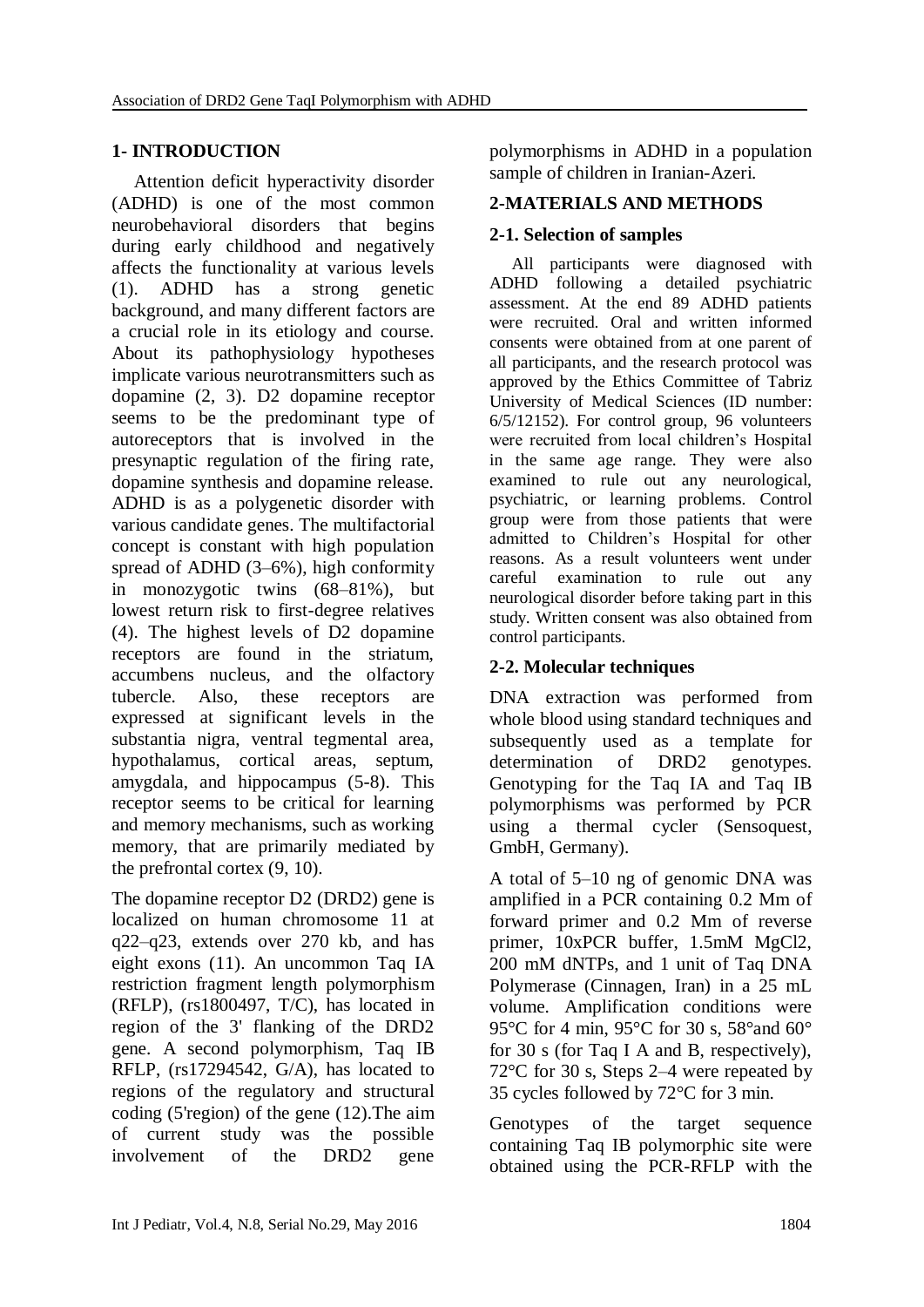following primers: (forward) 5'- GATACCCACTTCAGGAAGTC- 3'

and (reverse) 5'- GATGTGTAGGAATTAGCCAGG-3'. PCR product was digested with TaqI (Thermo Sciencetific). The B1 allele showed a band of 459 bp, whereas the B2 allele showed a band of 267 and 192 bp. Genotypes of Taq IA (the coding region of ANKK1) were obtained using PCR-RFLP method with the forward primer 5'- GCACGTGCCACCATACCC-3' and the reverse primer 5'-TGCAGAGCAGTCAGGCTG-3'.

Digestion of PCR productes, were performed with TaqI restriction enzyme (Thermo Sciencetific) and produced fragments were visualized via 2-3 percent agarose gel electrophoresis. The A1 allele showed a band of 310 bp, whereas the A2 allele showed a band of 130 and 180 bp.

### **2-3. Statistical analysis**

Allele and genotype frequencies were analyzed through Java stant online statistics software [http://statpages.org/ctab2x2.html.](http://statpages.org/ctab2x2.html)

When the number of samples was equal or less than 5, the Fisher's exact test was applied to compare the variables. P- value <0.05 was considered as significant level (**Table.1**). To assess Hardy**-**Weinberg equilibrium, a online HWE calculator, [http://www.oege.org/software/hardy-](http://www.oege.org/software/hardy-weinberg.html)

[weinberg.html,](http://www.oege.org/software/hardy-weinberg.html) was applied.

| Variables        | Case $(n=89)$ | Control $(n=96)$ | OR (95% CI)            | P-value |
|------------------|---------------|------------------|------------------------|---------|
| Genotypes Taq IB |               |                  |                        |         |
| B1/B1            | 73(82.02)     | 69(71.88)        | 1.785(0.867-3.689)     | 0.089   |
| B1/B2            | 14(15.73)     | 24(25)           | 1.692(0.830-3.449)     | 0.146   |
| B2/B2            | 2(2.25)       | 3(3.125)         | $0.56(0.261 - 1.194)$  | 0.104   |
| Alleles          |               |                  |                        |         |
| B1               | 160(89.89)    | 162(84.38)       | $1.646(0.882 - 3.072)$ | 0.115   |
| B <sub>2</sub>   | 18(10.11)     | 30(15.63)        |                        |         |
| Genotypes Taq IA |               |                  |                        |         |
| A1/A1            | 62(69.66)     | 57(59.38)        | $1.57(0.84-2.94)$      | 0.129   |
| A1/A2            | 22(24.72)     | 37(38.54)        | $0.52(0.27-1.00)$      | 0.036   |
| A2/A2            | 5(5.62)       | 2(2.08)          | $2.80(0.50-20.10)$     | 0.173   |
| Alleles          |               |                  |                        |         |
| A1               | 146(82.02)    | 151(78.65)       | 1.209(0.720-2.028)     | 0.473   |
| A2               | 32(17.98)     | 41(21.35)        |                        |         |

 **Table 1**: **Table 1:** Genotype and allele frequencies of Taq IA and TaqIB of DRD2 gene

Estimated relative risks with odds ratios (OR) and 95 % confidence intervals (95 % CI) and Pvalue for association between Taq IA and Taq IB with ADHD risk.

### **3- RESULTS**

To assess the association of DRD2 Gene Taq IA and Taq IB polymorphisms with attention deficit hyperactivity disorder, a total of 89 patients with attention deficit hyperactivity and 96

healthy subjects with the mean age agreement with the mean age of the patient group were genotyped. 78.5% of cases were male and 21.5% were female. Among 96 controls, 54.44% were male and 45.55% were female. The frequencies of genotypes and alleles did not show a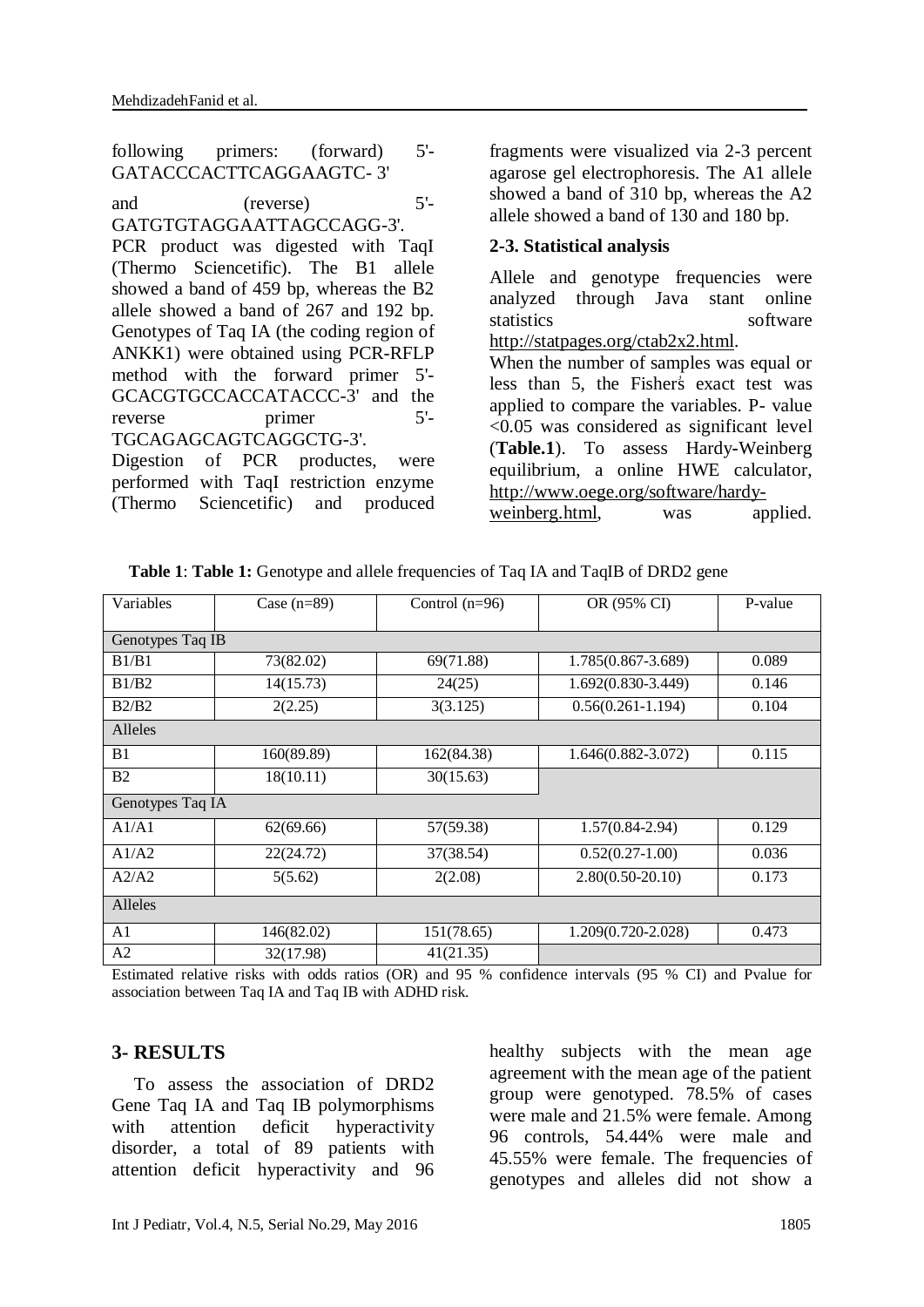deviation from Hardy–Weinberg equilibrium in both patient and control groups. For to compare observed genotype and allele frequencies Pearson Chi-square test was performed. For the Taq IB and Taq IA polymorphisms, the frequencies of genotypes and alleles were given in (**Table.1**). According to statistics, there was not any significant difference in the frequency of the two variant alleles between cases and controls in Taq IB polymorphism. Consistently, no significant difference was detected in the genotypic frequencies between patients and healthy individuals (P>0.05) (**Table.1**). For Taq IA polymorphism, genotypes of TT homozygous dominant and CC homozygous recessive did not show significant difference between two groups, but TC heterozygote had a significant difference in the control group than in the case group  $[P=0.036, OR (95% CI)$  $0.52(0.27-1.00)$ ].

## **4- DISCUSSION**

 ADHD is characterized by a universal pattern of attention, hyperactive and impulsive behavior that evident early in life. Over a decade ago imaging studies of brain (13-15) detected anatomical abnormalities in ADHD individuals that several brain regions had smaller than normal size. This, seminal observation have been basically confirmed by two decades of intensive research. In addition to an overall reduction in size was detected in childhood and remains in adolescence (16). Regions which have a high density of Dopamine receptors such as the caudate nucleus and globuspallidus were smaller in the ADHD group than in the control group; posterior regions (occipital lobes) and smaller anterior brain regions (right frontal white matter) were larger in ADHD groups. The initial fMRI findings (17, 18) showed decreased activation of the DA (Dopamine) pathway (the cortical-striatal thalamic brain circuit). Since evidence

from pharmacological (19) and studies of positron-emission tomography (20) confirms the role of the dopamine neurotransmitter system in the etiology of ADHD, studies of molecular genetic have mostly focused on genes in these pathways. Because dopamine is involved in a variety of critical functions, therefore many human disorders have been related to dopaminergic dysfunctions. Therefore, recently a case–control study was carried out to assess the possibility of an association between two single nucleotide polymorphisms of DRD2 gene, and ADHD risk with samples from Iranian-Azeri patients. In the current study, significant difference was not found in the allele and genotype frequencies between ADHD and TaqIB polymorphism in cases and controls (P>0.05) (**Table.1**).

In the Taq IA polymorphism of DRD2 gene, TT homozygous dominants and CC homozygous recessives were more frequent in case group than in control group, but significant difference was not observed. In the other hand, T/C heterozygotes were more frequent in the control group than the case group, and difference was significant [OR] (95%CI): 0.52 (0.27-1.00), P=0.036]. There was not a significant difference in the allele frequency between case and control groups was detected [OR (95%CI): 1.209 (0.720-2.028), P=0.473].

## **6- CONCLUSION**

In summary, our data supports lack of association between Taq1A and Taq1B gene polymorphisms and ADHD. Further studies on larger population samples and other ethnic groups will be required for explaining the linkage between DRD2 polymorphism and risk of ADHD.

# **7-CONFLICT OF INTEREST:** None. **8-REFERENCES**